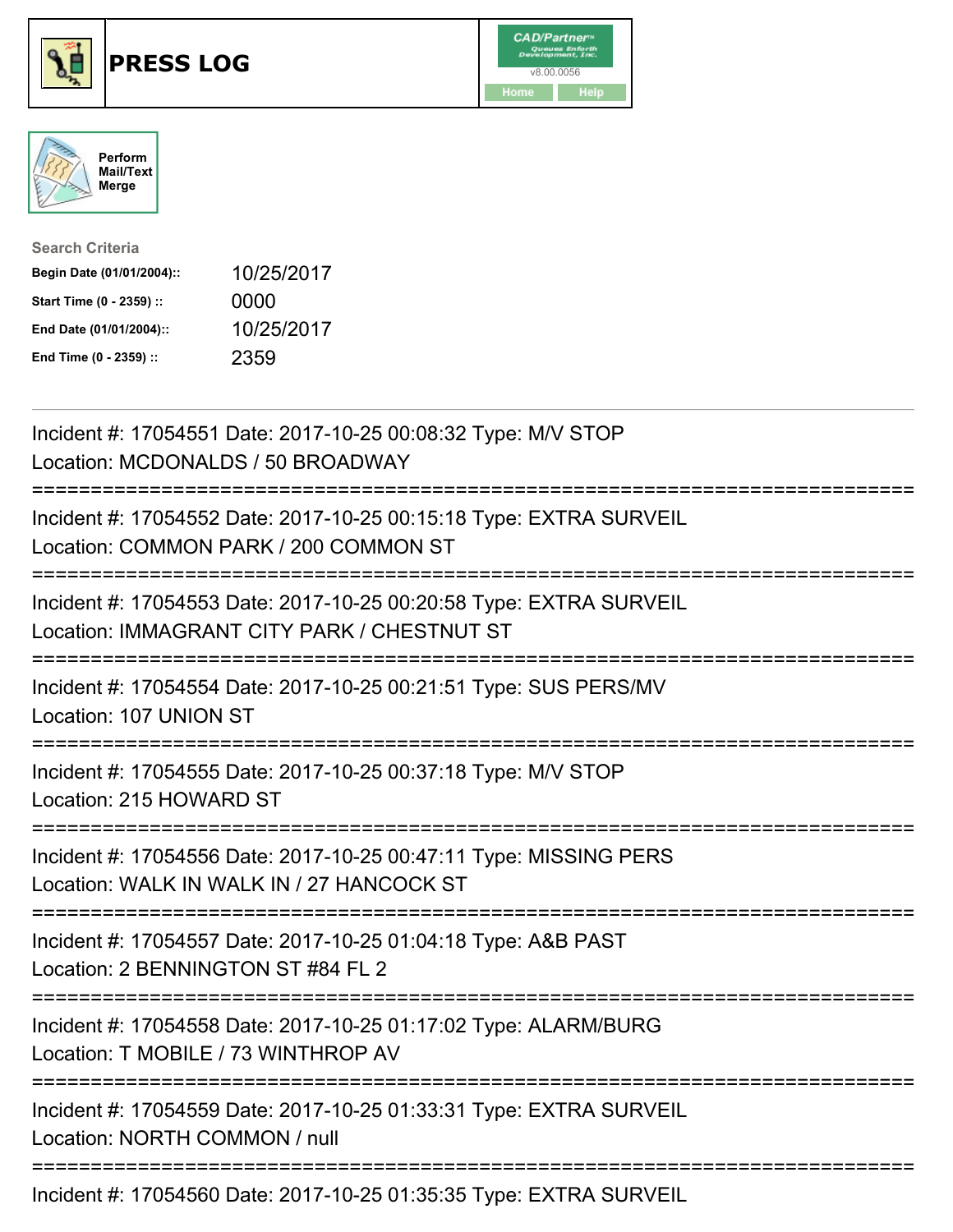| Location: BROOK STREET PARK CALLBOX / 67 BROOK ST                                                                                                                                       |
|-----------------------------------------------------------------------------------------------------------------------------------------------------------------------------------------|
| Incident #: 17054562 Date: 2017-10-25 01:38:40 Type: CK WELL BEING<br>Location: DOMINOS / 58 S BROADWAY                                                                                 |
| Incident #: 17054561 Date: 2017-10-25 01:39:24 Type: EXTRA SURVEIL<br>Location: PARTHUM SCHOOL / 255 E HAVERHILL ST<br>:================================<br>=========================== |
| Incident #: 17054563 Date: 2017-10-25 01:46:54 Type: SUS PERS/MV<br>Location: 73 JACKSON ST                                                                                             |
| Incident #: 17054564 Date: 2017-10-25 01:47:28 Type: EXTRA SURVEIL<br>Location: PEMBERTON PARK / null                                                                                   |
| Incident #: 17054565 Date: 2017-10-25 01:51:52 Type: M/V STOP<br>Location: EVERETT ST & ROWE ST                                                                                         |
| Incident #: 17054567 Date: 2017-10-25 01:57:18 Type: EXTRA SURVEIL<br>Location: EVERETT ST PARK / null                                                                                  |
| Incident #: 17054566 Date: 2017-10-25 01:57:22 Type: M/V STOP<br>Location: AMESBURY ST & CANAL ST                                                                                       |
| Incident #: 17054568 Date: 2017-10-25 01:58:29 Type: EXTRA SURVEIL<br>Location: E HAVERHILL & BROOK                                                                                     |
| Incident #: 17054569 Date: 2017-10-25 02:03:17 Type: M/V STOP<br>Location: 73 WINTHROP AV                                                                                               |
| Incident #: 17054570 Date: 2017-10-25 02:03:50 Type: NOISE ORD<br>Location: 40 BELLEVUE ST FL 2                                                                                         |
| Incident #: 17054571 Date: 2017-10-25 02:09:28 Type: EXTRA SURVEIL<br>Location: MT VERNON PARK / null                                                                                   |
| Incident #: 17054572 Date: 2017-10-25 02:21:31 Type: DISABLED MV<br>Location: PARKER ST & SALEM ST                                                                                      |
| Incident #: 17054573 Date: 2017-10-25 02:25:06 Type: MEDIC SUPPORT<br>Location: 45 NEWTON ST FL 1                                                                                       |
| Incident #: 17054574 Date: 2017-10-25 02:34:33 Type: TOW OF M/V                                                                                                                         |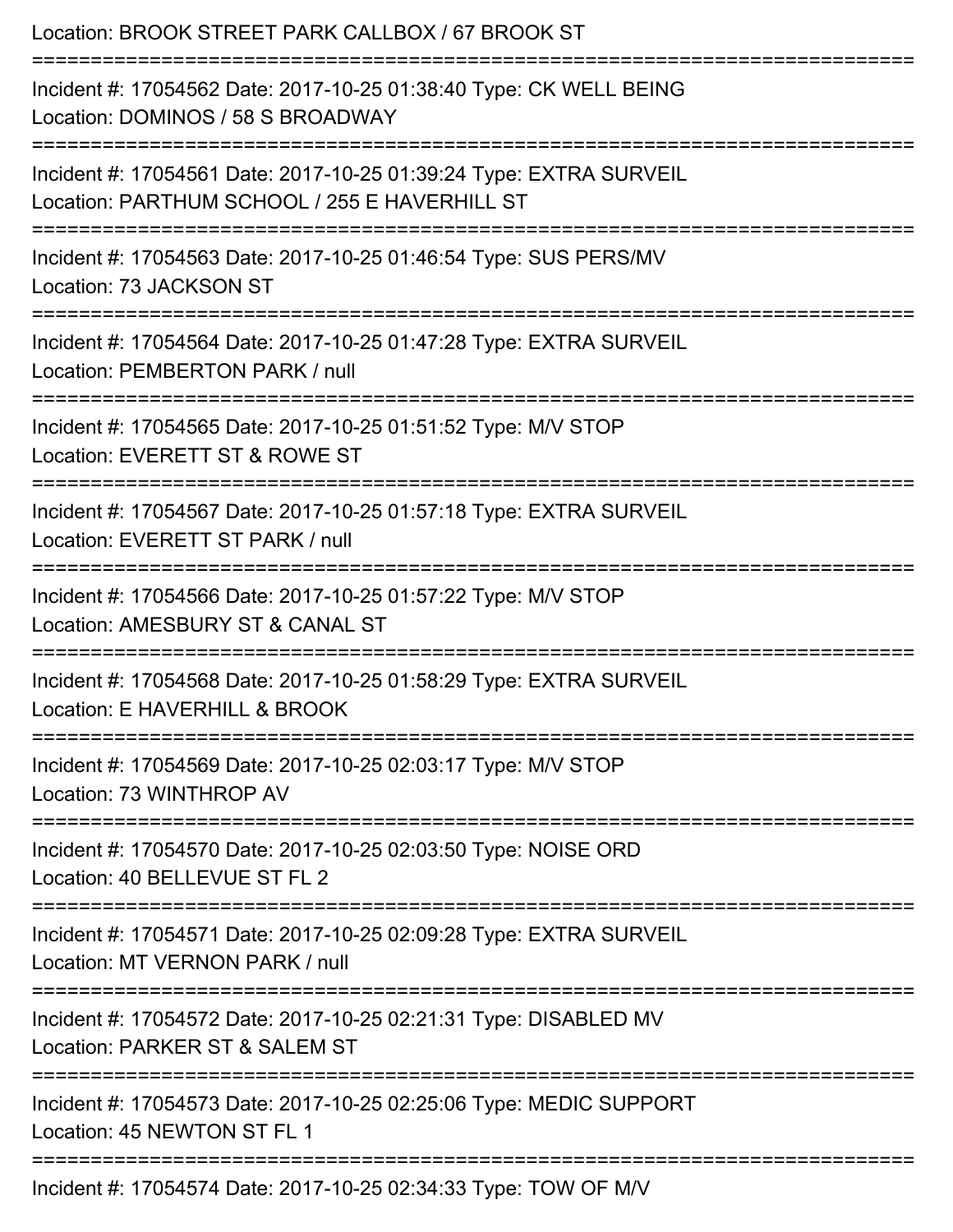| Incident #: 17054575 Date: 2017-10-25 02:36:34 Type: M/V STOP<br>Location: FERRY ST & HIGH ST               |
|-------------------------------------------------------------------------------------------------------------|
| Incident #: 17054576 Date: 2017-10-25 02:37:53 Type: M/V STOP<br>Location: HAMPSHIRE ST & LOWELL ST         |
| Incident #: 17054577 Date: 2017-10-25 02:45:48 Type: M/V STOP<br><b>Location: 1 TREMONT ST</b>              |
| Incident #: 17054578 Date: 2017-10-25 02:57:20 Type: M/V STOP<br>Location: HAVERHILL ST & WEST ST           |
| Incident #: 17054579 Date: 2017-10-25 03:06:24 Type: M/V STOP<br>Location: FERRY ST & MARSTON ST            |
| Incident #: 17054580 Date: 2017-10-25 03:32:36 Type: UNWANTEDGUEST<br>Location: 170 PARK ST FL 3            |
| Incident #: 17054581 Date: 2017-10-25 03:41:19 Type: M/V STOP<br>Location: CHESTER ST & S BROADWAY          |
| Incident #: 17054582 Date: 2017-10-25 03:49:55 Type: M/V STOP<br>Location: S UNION ST & SALEM ST            |
| Incident #: 17054583 Date: 2017-10-25 03:55:26 Type: EXTRA SURVEIL<br>Location: SHAWSHEEN PARK / null       |
| Incident #: 17054584 Date: 2017-10-25 03:57:48 Type: EXTRA SURVEIL<br>Location: S COMMON PARK / null        |
| Incident #: 17054585 Date: 2017-10-25 04:34:59 Type: MAL DAMAGE<br>Location: 260 E HAVERHILL ST             |
| Incident #: 17054586 Date: 2017-10-25 04:40:36 Type: M/V STOP<br>Location: DURSO AV & LYNN ST               |
| Incident #: 17054587 Date: 2017-10-25 04:43:49 Type: EXTRA SURVEIL<br>Location: SLE SCHOOL / 165 S UNION ST |
| Incident #: 17054588 Date: 2017-10-25 04:56:43 Type: M/V STOP                                               |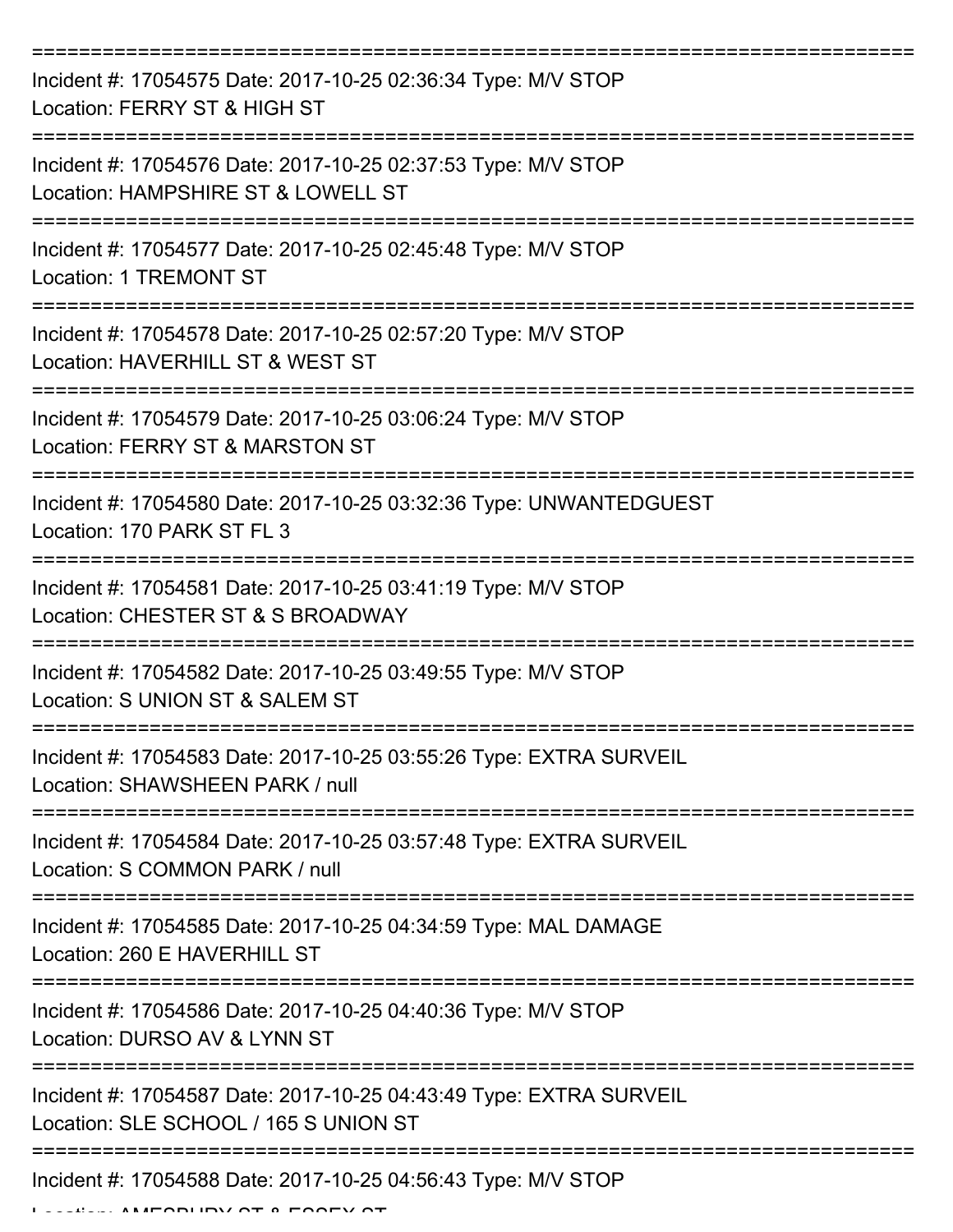| Incident #: 17054589 Date: 2017-10-25 04:57:07 Type: TOW/REPOSSED<br>Location: 9 BAILEY ST           |
|------------------------------------------------------------------------------------------------------|
| Incident #: 17054590 Date: 2017-10-25 05:03:49 Type: SUS PERS/MV<br>Location: 7 COLONIAL TER         |
| Incident #: 17054591 Date: 2017-10-25 05:09:56 Type: M/V STOP<br>Location: 850 ESSEX ST              |
| Incident #: 17054592 Date: 2017-10-25 05:42:47 Type: M/V STOP<br>Location: 23 CYPRESS AV             |
| Incident #: 17054593 Date: 2017-10-25 06:17:05 Type: M/V STOP<br>Location: 378 AMES                  |
| Incident #: 17054594 Date: 2017-10-25 06:22:44 Type: EXTRA SURVEIL<br>Location: GAGNON PARK / null   |
| Incident #: 17054595 Date: 2017-10-25 06:28:45 Type: M/V STOP<br>Location: 63 MILTON ST              |
| Incident #: 17054596 Date: 2017-10-25 06:47:32 Type: ALARM/BURG<br>Location: HEADSTART / 62 PARK ST  |
| Incident #: 17054597 Date: 2017-10-25 06:53:09 Type: AUTO ACC/PED<br>Location: BROADWAY & WATER ST   |
| Incident #: 17054598 Date: 2017-10-25 06:56:28 Type: AUTO ACC/PED<br>Location: 7-11 / 390 S UNION ST |
| Incident #: 17054599 Date: 2017-10-25 07:05:31 Type: AUTO ACC/NO PI<br>Location: S UNION & WINTHROP  |
| Incident #: 17054600 Date: 2017-10-25 07:11:40 Type: LARCENY/MV/PAST<br>Location: 489 S BROADWAY     |
| Incident #: 17054601 Date: 2017-10-25 07:39:35 Type: PARK & WALK<br>Location: 205 BROADWAY           |
| Incident #: 17054602 Date: 2017-10-25 07:45:02 Type: LARCENY/MV/PAST                                 |

Location: 54 HILL CIDE AV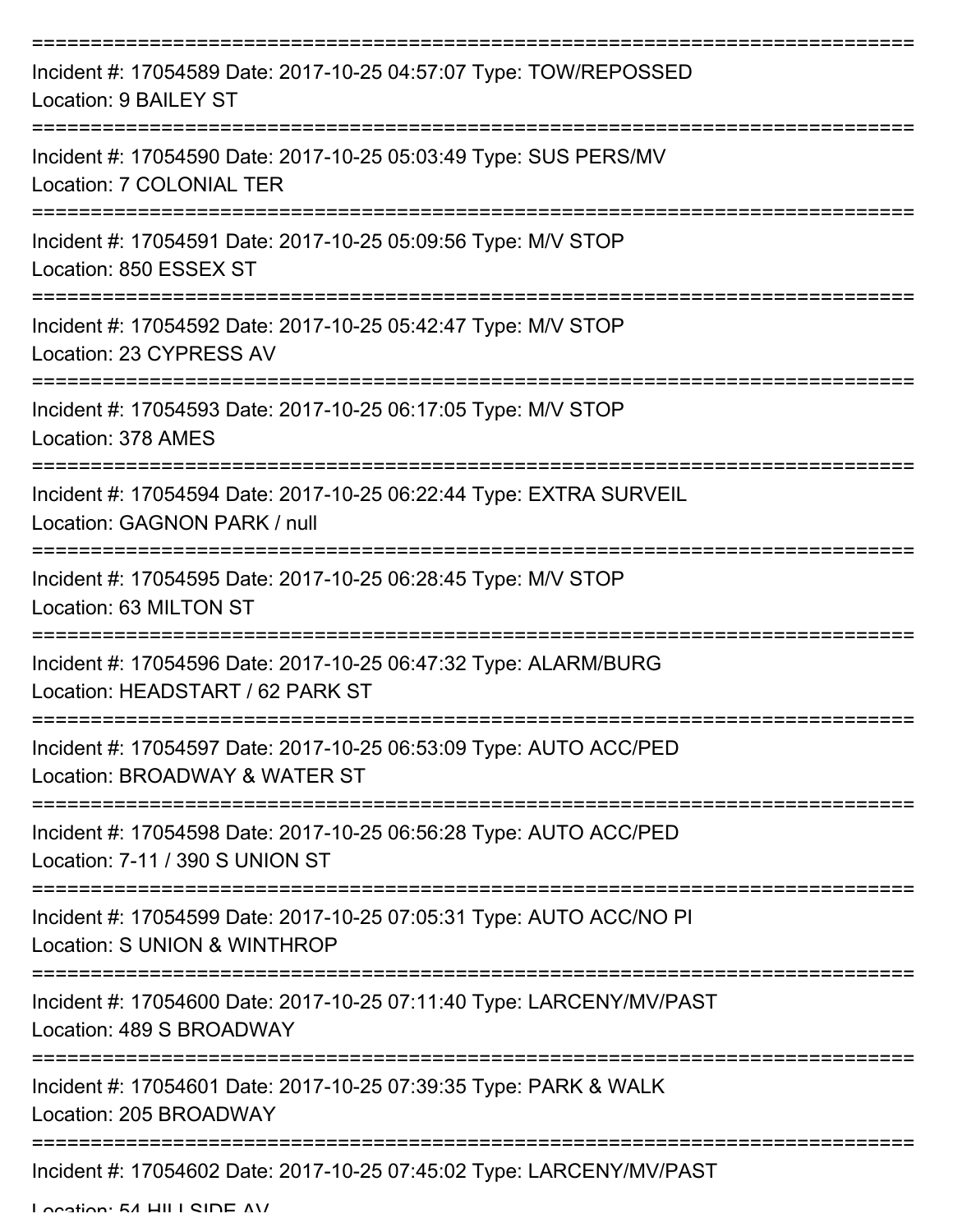| Incident #: 17054603 Date: 2017-10-25 08:11:55 Type: INVESTIGATION<br>Location: ARLINGTON SCHOOL / 150 ARLINGTON ST |
|---------------------------------------------------------------------------------------------------------------------|
| Incident #: 17054604 Date: 2017-10-25 08:18:03 Type: LARCENY/MV/PAST<br>Location: 71 SPRINGFIELD ST                 |
| Incident #: 17054605 Date: 2017-10-25 08:26:43 Type: M/V STOP<br>Location: 205 BROADWAY                             |
| Incident #: 17054607 Date: 2017-10-25 08:32:57 Type: 209A/SERVE<br>Location: 31 MAGINNIS AV                         |
| Incident #: 17054606 Date: 2017-10-25 08:33:06 Type: ALARM/BURG<br>Location: CENTRAL AUTO MUSIC / 273 S UNION ST    |
| Incident #: 17054608 Date: 2017-10-25 08:37:22 Type: MAL DAMAGE<br>Location: 350 BROADWAY                           |
| Incident #: 17054609 Date: 2017-10-25 08:38:06 Type: DISTURBANCE<br>Location: CHICO AUTO REPAIR / 121 WEST ST       |
| Incident #: 17054610 Date: 2017-10-25 08:49:52 Type: UNWANTEDGUEST<br>Location: BROADWAY LIQUORS / 434 BROADWAY     |
| Incident #: 17054611 Date: 2017-10-25 08:51:50 Type: SUS PERS/MV<br>Location: 245 BROADWAY                          |
| Incident #: 17054612 Date: 2017-10-25 08:59:39 Type: UNWANTEDGUEST<br>Location: CVS PHARMACY / 266 BROADWAY         |
| Incident #: 17054613 Date: 2017-10-25 09:01:18 Type: COURT TIME<br>Location: 2 APPLETON ST                          |
| Incident #: 17054614 Date: 2017-10-25 09:08:19 Type: KEEP PEACE<br>Location: 200 PARKER ST #14                      |
| Incident #: 17054615 Date: 2017-10-25 09:27:14 Type: TOW OF M/V<br>Location: 249 FERRY ST                           |
| Incident #: 17054616 Date: 2017-10-25 09:34:33 Type: TOW OF M/V<br>Location: 56 KNOX ST                             |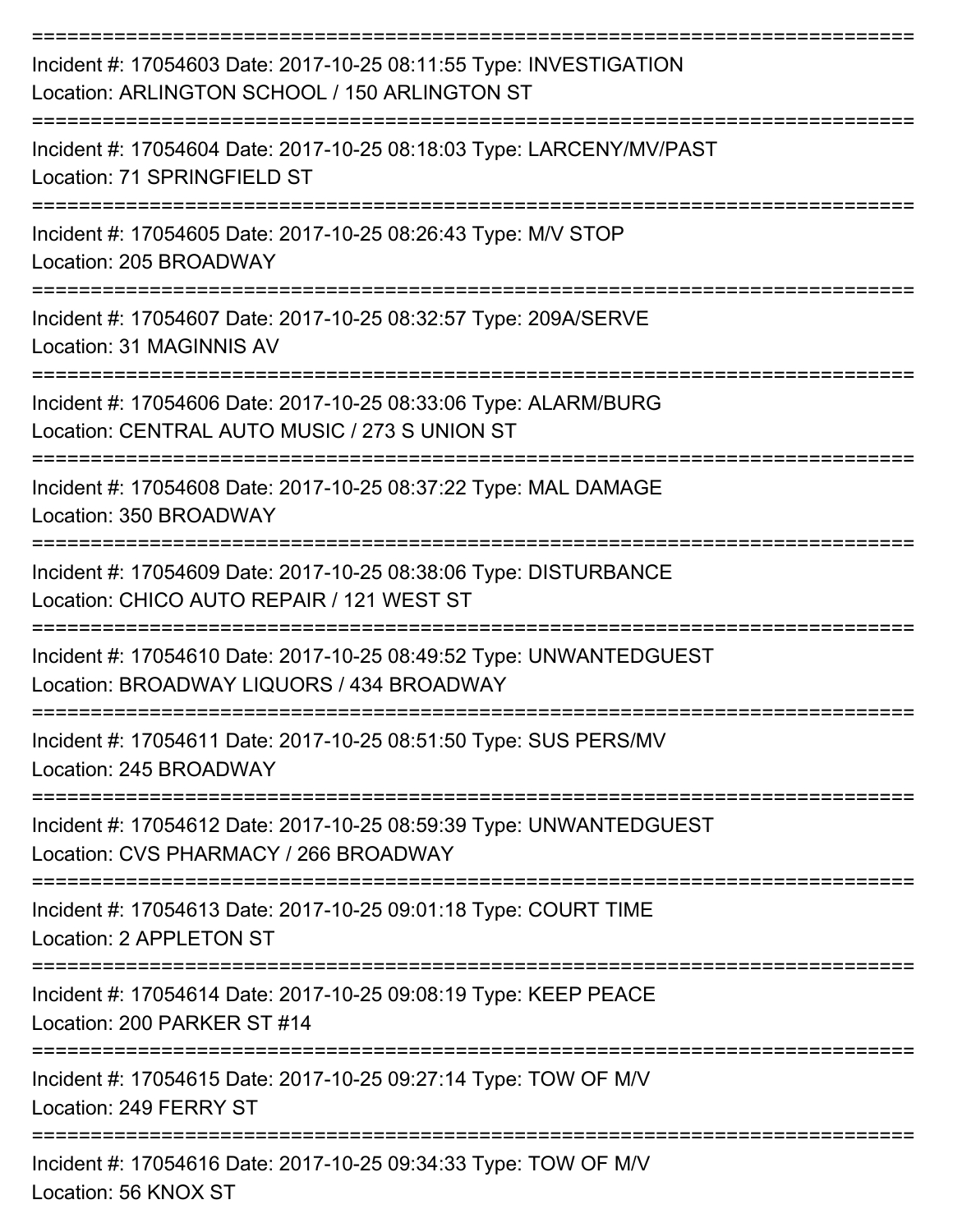| Incident #: 17054617 Date: 2017-10-25 09:39:44 Type: 209A/SERVE<br>Location: 1 BEVEL ST                               |
|-----------------------------------------------------------------------------------------------------------------------|
| Incident #: 17054618 Date: 2017-10-25 09:41:22 Type: WIRE DOWN<br>Location: 35 GRANVILLE ST                           |
| Incident #: 17054620 Date: 2017-10-25 09:42:31 Type: A&B PAST<br>Location: 499 HAVERHILL ST<br>:===================== |
| Incident #: 17054619 Date: 2017-10-25 09:43:14 Type: DISABLED MV<br>Location: 47 FRANKLIN ST                          |
| Incident #: 17054621 Date: 2017-10-25 09:46:17 Type: 209A/SERVE<br>Location: 527 HAVERHILL ST                         |
| Incident #: 17054622 Date: 2017-10-25 09:47:55 Type: TOW OF M/V<br>Location: 215 BRUCE ST                             |
| Incident #: 17054623 Date: 2017-10-25 09:48:43 Type: MAN DOWN<br>Location: BROADWAY & PARK ST                         |
| Incident #: 17054624 Date: 2017-10-25 09:49:50 Type: RECOV/STOL/MV<br>Location: 2 INMAN ST                            |
| Incident #: 17054625 Date: 2017-10-25 09:51:06 Type: AUTO ACC/NO PI<br>Location: 155 HAVERHILL ST                     |
| Incident #: 17054626 Date: 2017-10-25 09:52:13 Type: TOW OF M/V<br>Location: TGM APARTMENTS / 19 THOREAU WAY          |
| Incident #: 17054627 Date: 2017-10-25 09:55:20 Type: 209A/SERVE<br>Location: 46 MAY ST                                |
| Incident #: 17054628 Date: 2017-10-25 09:56:39 Type: M/V STOP<br>Location: AMESBURY ST & ESSEX ST                     |
| Incident #: 17054629 Date: 2017-10-25 10:02:35 Type: INVEST CONT<br>Location: 8 FOREST ST                             |
| Incident #: 17054630 Date: 2017-10-25 10:03:09 Type: TOW OF M/V<br>Location: 40 TRENTON ST                            |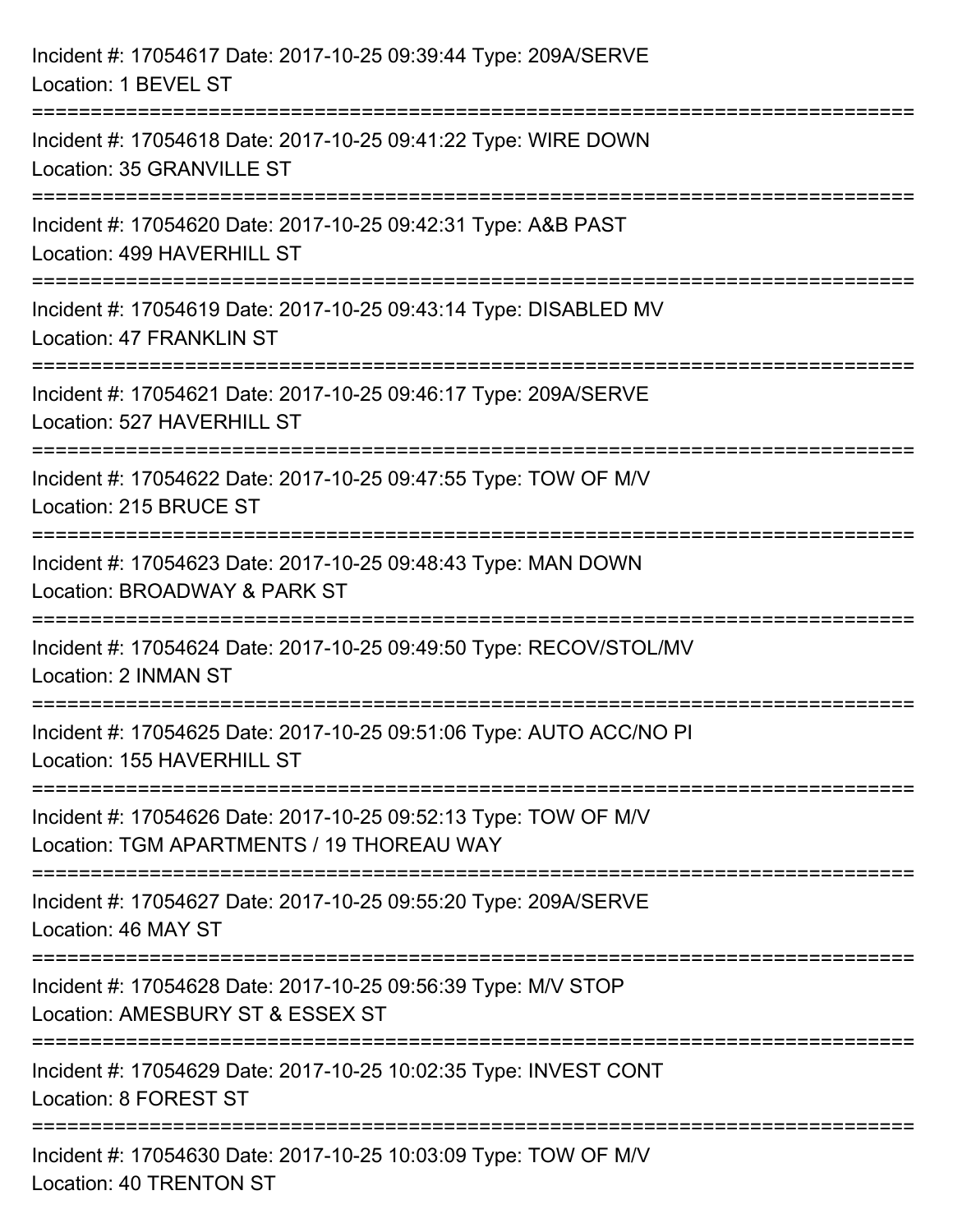| Incident #: 17054631 Date: 2017-10-25 10:03:49 Type: M/V STOP<br>Location: 305 ESSEX ST                                       |
|-------------------------------------------------------------------------------------------------------------------------------|
| Incident #: 17054632 Date: 2017-10-25 10:15:13 Type: M/V STOP<br>Location: PRIMO'S LIQUORS / 450 HAVERHILL ST                 |
| Incident #: 17054633 Date: 2017-10-25 10:17:46 Type: DOMESTIC/PROG<br>Location: 2 MUSEUM SQ #410                              |
| Incident #: 17054634 Date: 2017-10-25 10:22:12 Type: M/V STOP<br>Location: 233 HAVERHILL ST                                   |
| Incident #: 17054635 Date: 2017-10-25 10:34:44 Type: TOW OF M/V<br>Location: 215 LEXINGTON ST                                 |
| Incident #: 17054636 Date: 2017-10-25 10:39:12 Type: INVEST CONT<br>Location: CITY HALL / 200 COMMON ST                       |
| Incident #: 17054637 Date: 2017-10-25 10:44:07 Type: INVEST CONT<br>Location: ANDOVER ST & PARKER ST                          |
| Incident #: 17054638 Date: 2017-10-25 11:05:25 Type: PARK & WALK<br>Location: BRADFORD ST & BROADWAY                          |
| Incident #: 17054639 Date: 2017-10-25 11:21:48 Type: ALARM/BURG<br>Location: 109 WOLCOTT AV                                   |
| ========================<br>Incident #: 17054640 Date: 2017-10-25 11:26:38 Type: ASSSIT OTHER PD<br>Location: 216 PROSPECT ST |
| Incident #: 17054641 Date: 2017-10-25 11:30:34 Type: M/V STOP<br>Location: SEVEN ELEVEN / 99 HAMPSHIRE ST                     |
| Incident #: 17054642 Date: 2017-10-25 11:30:47 Type: SUS PERS/MV<br>Location: MT VERNON ST & S BROADWAY                       |
| Incident #: 17054643 Date: 2017-10-25 11:40:54 Type: LARCENY/PAST<br>Location: 460 S UNION ST                                 |
| Incident #: 17054644 Date: 2017-10-25 11:42:26 Type: SHOPLIFTING<br>Location: WALGREENS / 220 S BROADWAY                      |

===========================================================================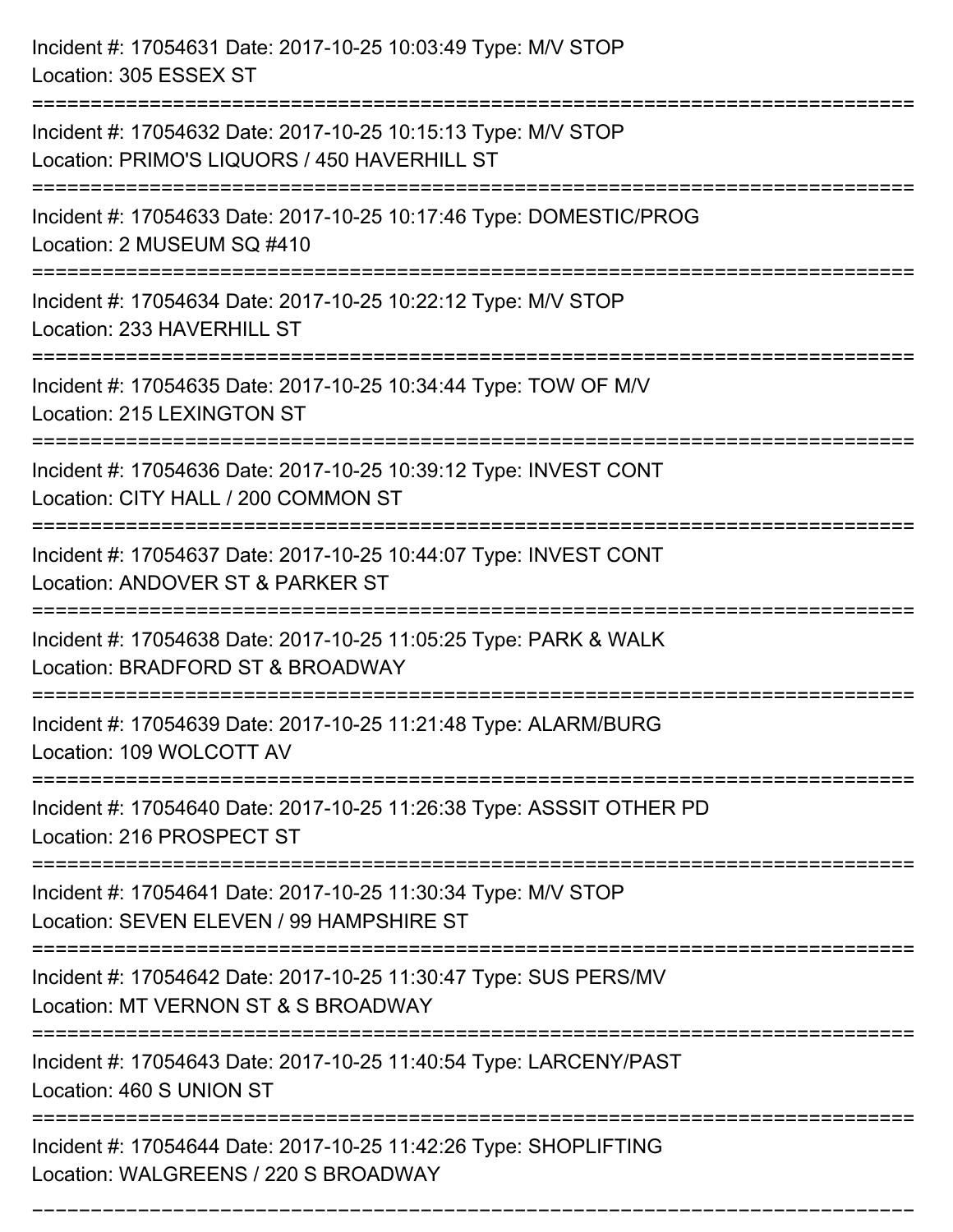| Incident #: 17054645 Date: 2017-10-25 11:48:10 Type: INVEST CONT<br>Location: 34 CHESTNUT ST              |
|-----------------------------------------------------------------------------------------------------------|
| Incident #: 17054646 Date: 2017-10-25 12:10:20 Type: WIRE DOWN<br>Location: 3 SPRING ST                   |
| Incident #: 17054647 Date: 2017-10-25 12:17:08 Type: SUS PERS/MV<br>Location: 51 WEST ST                  |
| Incident #: 17054648 Date: 2017-10-25 12:27:35 Type: SUS PERS/MV<br>Location: 468 CANAL ST                |
| Incident #: 17054649 Date: 2017-10-25 12:32:55 Type: PARK & WALK<br>Location: BRADFORD ST & BROADWAY      |
| Incident #: 17054650 Date: 2017-10-25 12:39:40 Type: DOMESTIC/PROG<br>Location: 16 HOLTON ST #2ND         |
| Incident #: 17054651 Date: 2017-10-25 12:48:30 Type: ALARM/BURG<br>Location: 10 FAIRMONT ST #1            |
| Incident #: 17054652 Date: 2017-10-25 12:51:03 Type: M/V STOP<br>Location: MANCHESTER ST & WASHINGTON ST  |
| Incident #: 17054654 Date: 2017-10-25 12:51:20 Type: ANIMAL COMPL<br>Location: 53 BRADFORD ST             |
| Incident #: 17054653 Date: 2017-10-25 12:53:39 Type: SUS PERS/MV<br>Location: CVS PHARMACY / 266 BROADWAY |
| Incident #: 17054655 Date: 2017-10-25 13:04:09 Type: 911 HANG UP<br>Location: 362 PARK ST                 |
| Incident #: 17054656 Date: 2017-10-25 13:08:32 Type: ANIMAL COMPL<br>Location: 229 E HAVERHILL ST         |
| Incident #: 17054658 Date: 2017-10-25 13:15:32 Type: GENERAL SERV<br>Location: 52 FOSTER ST               |
| Incident #: 17054657 Date: 2017-10-25 13:15:52 Type: SUS PERS/MV<br>Location: 51 WEST ST                  |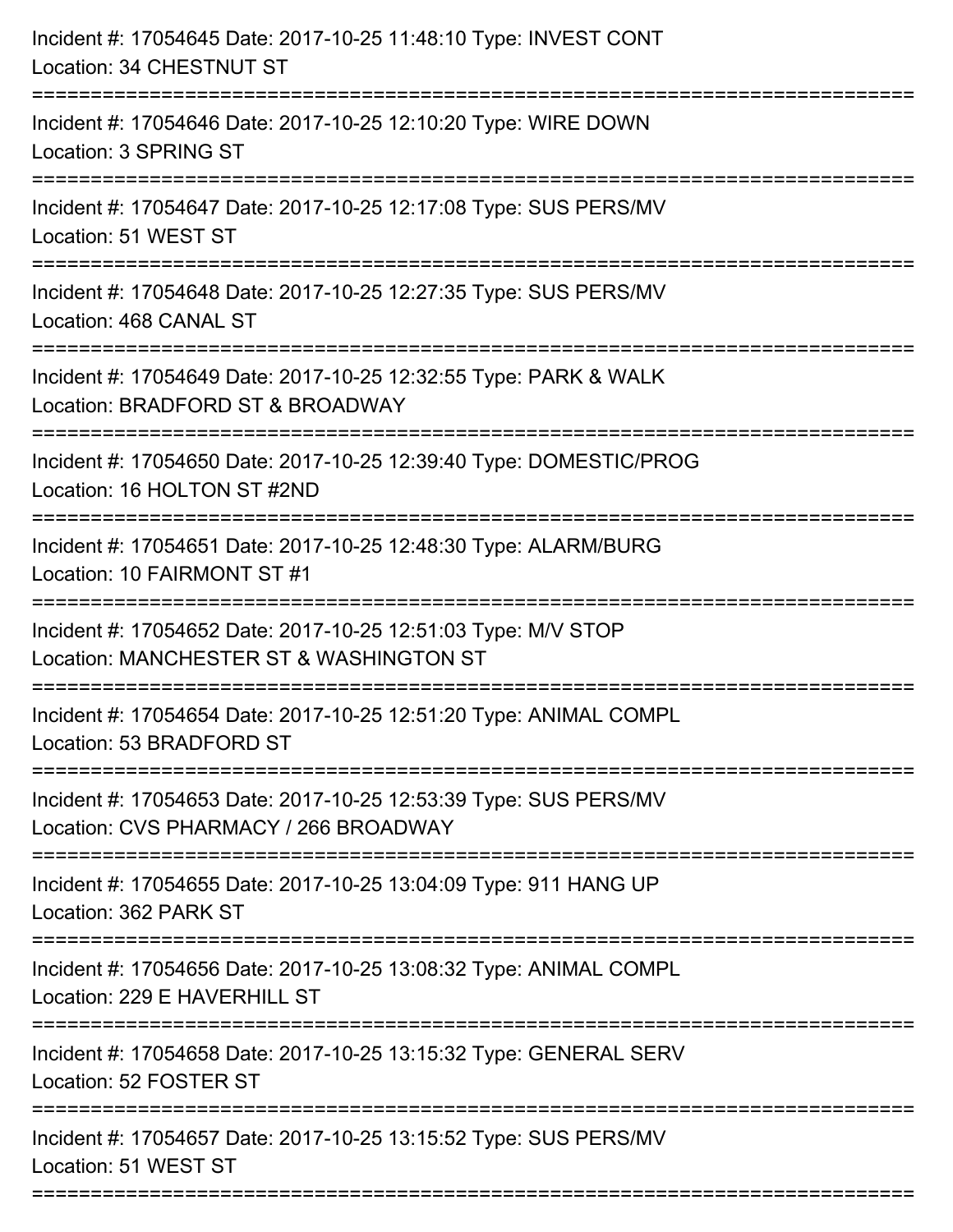Location: 363 HAMPSHIRE ST

| Incident #: 17054660 Date: 2017-10-25 13:20:37 Type: KEEP PEACE<br>Location: 345 HAVERHILL ST                                                              |
|------------------------------------------------------------------------------------------------------------------------------------------------------------|
| Incident #: 17054661 Date: 2017-10-25 13:28:34 Type: LARCENY/PAST<br>Location: 356 ANDOVER ST                                                              |
| Incident #: 17054662 Date: 2017-10-25 13:39:09 Type: AUTO ACC/NO PI<br>Location: NEW BALANCE ATHLETIC SHOE CORP / 5 S UNION ST                             |
| Incident #: 17054663 Date: 2017-10-25 13:40:50 Type: INVEST CONT<br>Location: 47 OAKLAND AVE                                                               |
| Incident #: 17054664 Date: 2017-10-25 13:41:39 Type: INVEST CONT<br>Location: 91 BROADWAY                                                                  |
| Incident #: 17054665 Date: 2017-10-25 13:57:07 Type: M/V STOP<br>Location: BROADWAY & CANAL ST                                                             |
| Incident #: 17054667 Date: 2017-10-25 14:01:07 Type: SUS PERS/MV<br>Location: 107 GARDEN ST                                                                |
| Incident #: 17054666 Date: 2017-10-25 14:01:51 Type: M/V STOP<br>Location: COMMON ST & HAMPSHIRE ST                                                        |
| Incident #: 17054668 Date: 2017-10-25 14:22:02 Type: SUS PERS/MV<br>Location: 181 CANAL ST                                                                 |
| :===================<br>===============================<br>Incident #: 17054669 Date: 2017-10-25 14:43:44 Type: HIT & RUN M/V<br>Location: 141 AMESBURY ST |
| Incident #: 17054670 Date: 2017-10-25 14:53:54 Type: WIRE DOWN<br>Location: 26 LEROY AV                                                                    |
| Incident #: 17054671 Date: 2017-10-25 15:06:26 Type: DISTURBANCE<br>Location: 141 AMESBURY ST #301                                                         |
| Incident #: 17054672 Date: 2017-10-25 15:20:02 Type: TRESPASSING<br>Location: 700 ESSEX ST                                                                 |
|                                                                                                                                                            |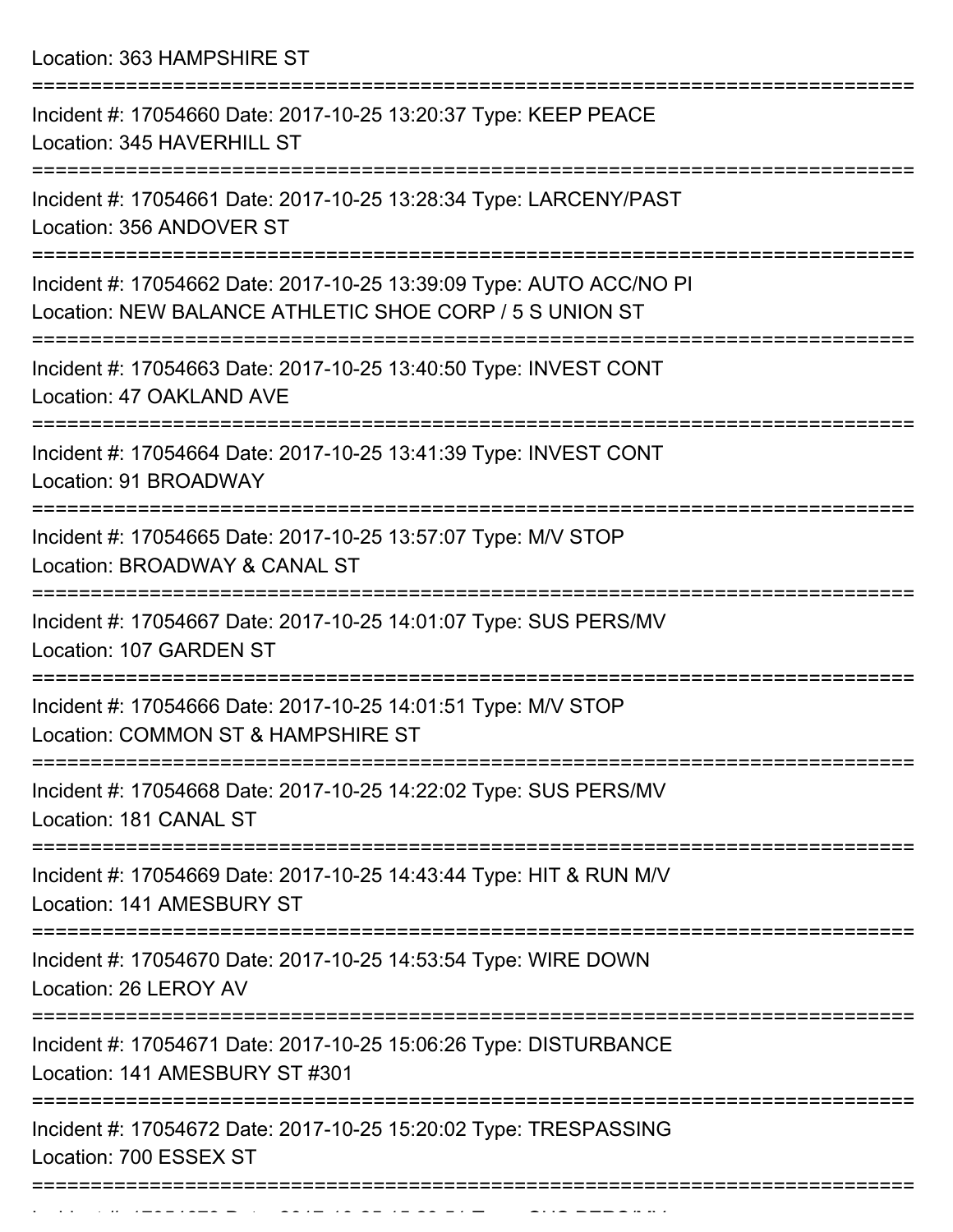Location: 210 MERRIMACK ST

| Incident #: 17054674 Date: 2017-10-25 15:31:51 Type: LIC PLATE STO<br>Location: 368 S BROADWAY                      |
|---------------------------------------------------------------------------------------------------------------------|
| Incident #: 17054675 Date: 2017-10-25 15:34:01 Type: KEEP PEACE<br>Location: 134 WEST ST                            |
| Incident #: 17054676 Date: 2017-10-25 15:38:48 Type: DISTURBANCE<br>Location: OLD HIGH SCHOOL / 233 HAVERHILL ST    |
| Incident #: 17054677 Date: 2017-10-25 15:57:13 Type: INVEST CONT<br>Location: 239 BROADWAY                          |
| Incident #: 17054679 Date: 2017-10-25 15:58:10 Type: ALARM/BURG<br>Location: LAWRENCE MASONIC LODGE / 43 JACKSON ST |
| Incident #: 17054678 Date: 2017-10-25 15:58:11 Type: DISTURBANCE<br>Location: ESSEX ST & MARGIN ST                  |
| Incident #: 17054680 Date: 2017-10-25 16:04:03 Type: ALARM/BURG<br>Location: 133-137 NEWBURY ST                     |
| Incident #: 17054681 Date: 2017-10-25 16:08:04 Type: SUS PERS/MV<br>Location: 133 FARNHAM ST                        |
| Incident #: 17054682 Date: 2017-10-25 16:10:29 Type: HIT & RUN M/V<br>Location: 676 ESSEX ST                        |
| ---------------<br>Incident #: 17054683 Date: 2017-10-25 16:12:19 Type: A&B PROG<br>Location: 101 S BOWDOIN ST      |
| Incident #: 17054684 Date: 2017-10-25 16:22:14 Type: M/V STOP<br>Location: ESSEX ST & JACKSON ST                    |
| Incident #: 17054685 Date: 2017-10-25 16:23:38 Type: M/V STOP<br>Location: 121 ESSEX ST                             |
| Incident #: 17054686 Date: 2017-10-25 16:26:16 Type: NEIGHBOR PROB<br>Location: 65 WILLOW ST                        |
|                                                                                                                     |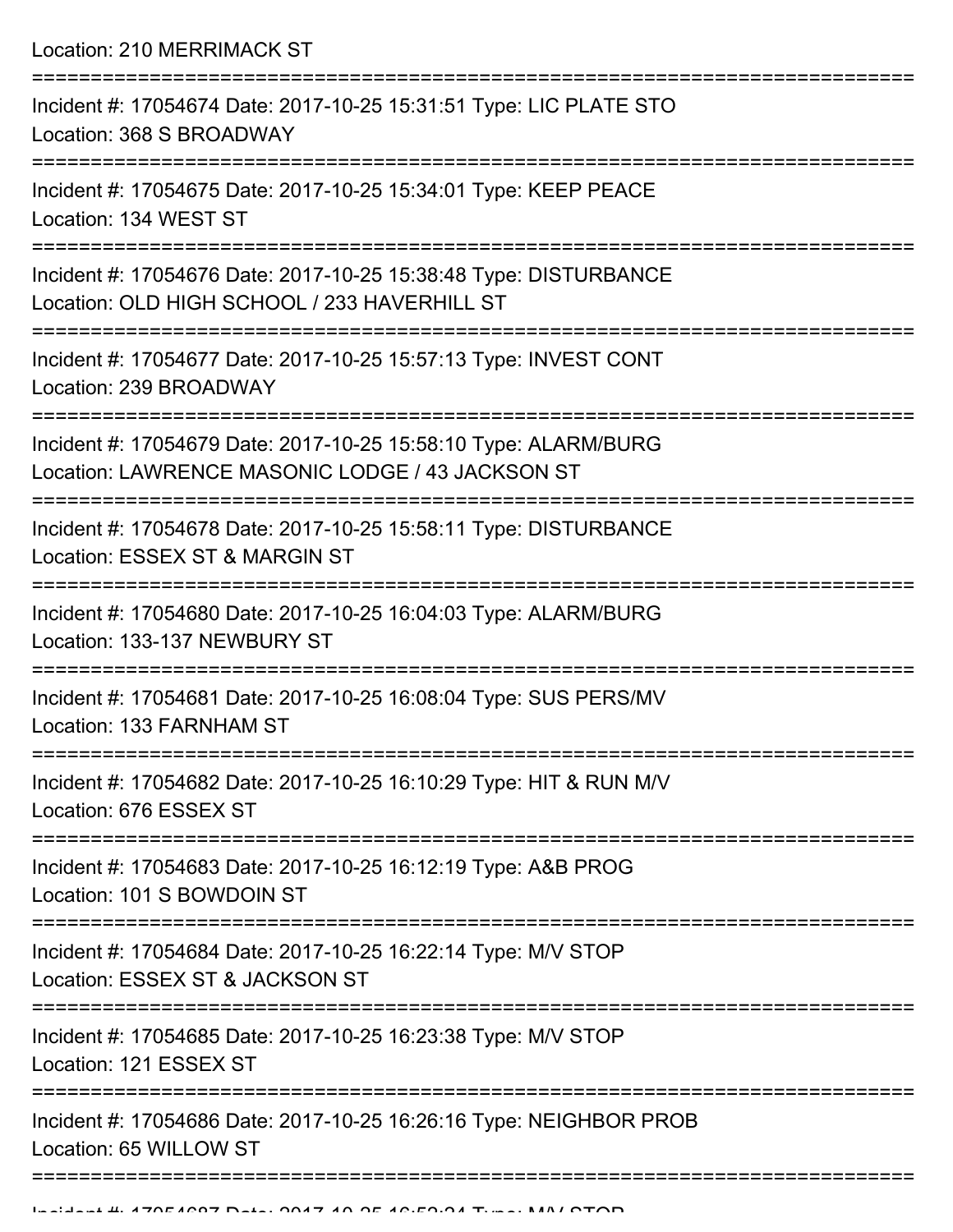| Location: BROADWAY & LOWELL ST                                                                                                             |
|--------------------------------------------------------------------------------------------------------------------------------------------|
| Incident #: 17054688 Date: 2017-10-25 17:07:40 Type: M/V STOP<br>Location: BROADWAY & CONCORD ST<br>:==================================    |
| Incident #: 17054689 Date: 2017-10-25 17:14:43 Type: MEDIC SUPPORT<br>Location: 131 BROOKFIELD ST FL 1                                     |
| Incident #: 17054690 Date: 2017-10-25 17:17:49 Type: M/V STOP<br>Location: FRANKLIN ST & HAVERHILL ST                                      |
| Incident #: 17054691 Date: 2017-10-25 17:20:11 Type: DISORDERLY<br>Location: E LAUREL ST                                                   |
| Incident #: 17054692 Date: 2017-10-25 17:21:28 Type: M/V STOP<br>Location: WENDYS / 55 HAMPSHIRE ST                                        |
| ===============================<br>Incident #: 17054693 Date: 2017-10-25 17:21:33 Type: MUTUAL AID<br>Location: ANDOVER ST & BROOKFIELD ST |
| Incident #: 17054694 Date: 2017-10-25 17:28:36 Type: MEDIC SUPPORT<br>Location: 31 WINTHROP AV                                             |
| Incident #: 17054695 Date: 2017-10-25 17:31:35 Type: M/V STOP<br>Location: BROADWAY & COMMON ST                                            |
| ==========================<br>Incident #: 17054696 Date: 2017-10-25 17:37:14 Type: M/V STOP<br>Location: BROADWAY & LOWELL ST              |
| Incident #: 17054697 Date: 2017-10-25 17:40:34 Type: GENERAL SERV<br>Location: 200 COMMON ST                                               |
| Incident #: 17054698 Date: 2017-10-25 17:42:27 Type: M/V STOP<br>Location: 97 FOSTER ST                                                    |
| Incident #: 17054699 Date: 2017-10-25 17:43:22 Type: DRUG VIO<br>Location: 36 BERKELEY ST                                                  |
| Incident #: 17054700 Date: 2017-10-25 17:47:51 Type: M/V STOP<br>Location: BROADWAY & COMMON ST                                            |
| Incident #: 17054701 Date: 2017-10-25 17:48:27 Type: THREATS/PROG                                                                          |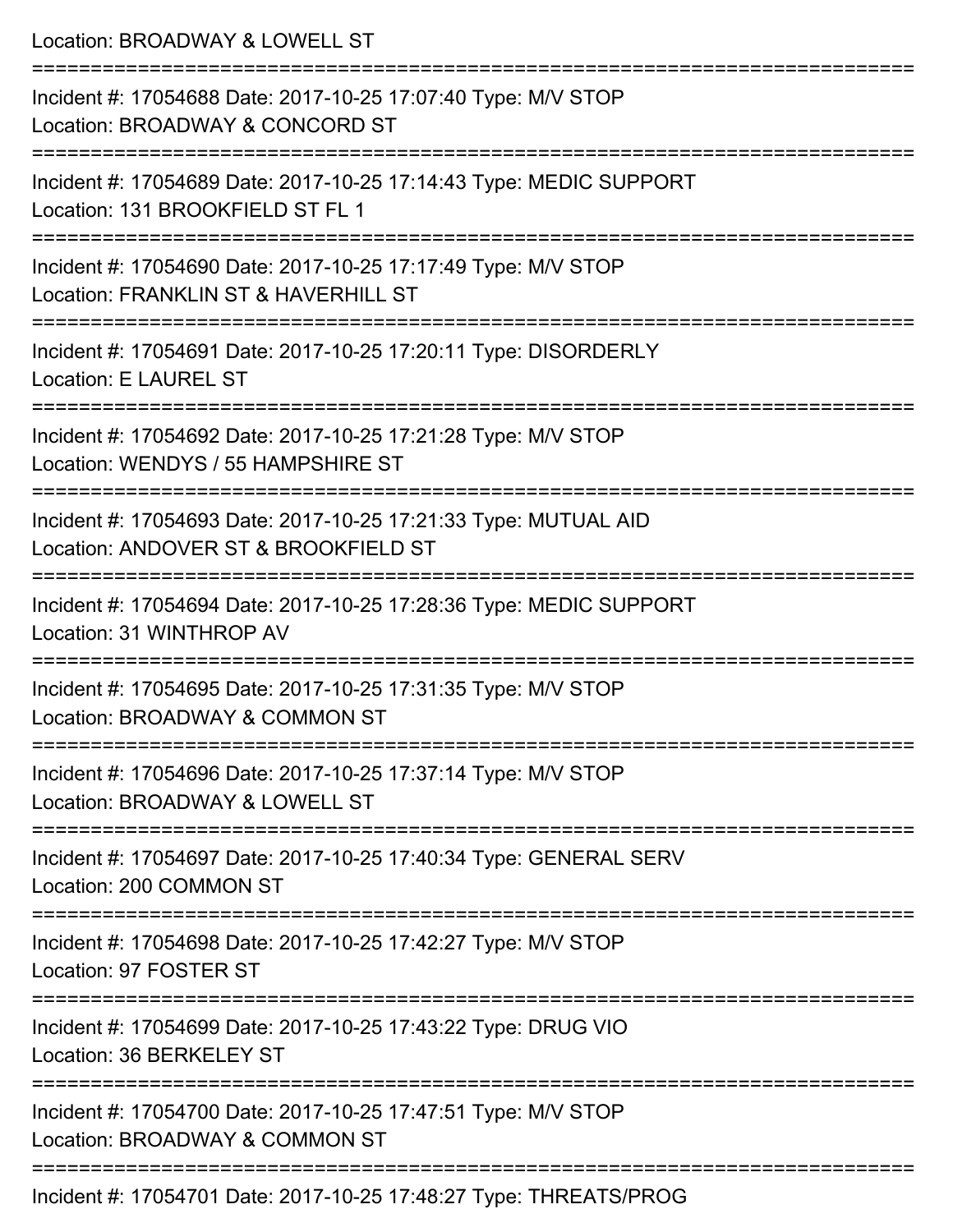| Incident #: 17054702 Date: 2017-10-25 17:55:56 Type: INVEST CONT<br>Location: 200 SARATOGA ST             |
|-----------------------------------------------------------------------------------------------------------|
| Incident #: 17054703 Date: 2017-10-25 18:05:45 Type: M/V STOP<br>Location: 76 S BROADWAY                  |
| Incident #: 17054704 Date: 2017-10-25 18:09:20 Type: M/V STOP<br><b>Location: 31 MANCHESTER ST</b>        |
| Incident #: 17054705 Date: 2017-10-25 18:14:26 Type: GENERAL SERV<br>Location: 383 HAVERHILL ST           |
| Incident #: 17054706 Date: 2017-10-25 18:19:30 Type: M/V STOP<br>Location: KINGSTON ST & S BROADWAY       |
| Incident #: 17054707 Date: 2017-10-25 18:22:55 Type: M/V STOP<br><b>Location: EVERETT ST</b>              |
| Incident #: 17054708 Date: 2017-10-25 18:32:07 Type: ALARM/BURG<br>Location: 55 BAY STATE RD              |
| Incident #: 17054709 Date: 2017-10-25 18:34:47 Type: ALARM/BURG<br>Location: 25 MARSTON ST #101           |
| Incident #: 17054710 Date: 2017-10-25 18:49:53 Type: MAL DAMAGE<br>Location: 71 KNOX ST                   |
| Incident #: 17054711 Date: 2017-10-25 18:50:54 Type: WARRANT SERVE<br>Location: 107 HAWTHORNE WAY #306    |
| Incident #: 17054712 Date: 2017-10-25 18:53:02 Type: MEDIC SUPPORT<br>Location: MCDONALDS / 50 BROADWAY   |
| Incident #: 17054713 Date: 2017-10-25 19:01:48 Type: STOL/MV/PAS<br>Location: 144 BERNARD AV              |
| Incident #: 17054714 Date: 2017-10-25 19:04:28 Type: AUTO ACC/NO PI<br>Location: BEACON ST & MT VERNON ST |
| Incident #: 17054715 Date: 2017-10-25 19:16:32 Type: INVEST CONT                                          |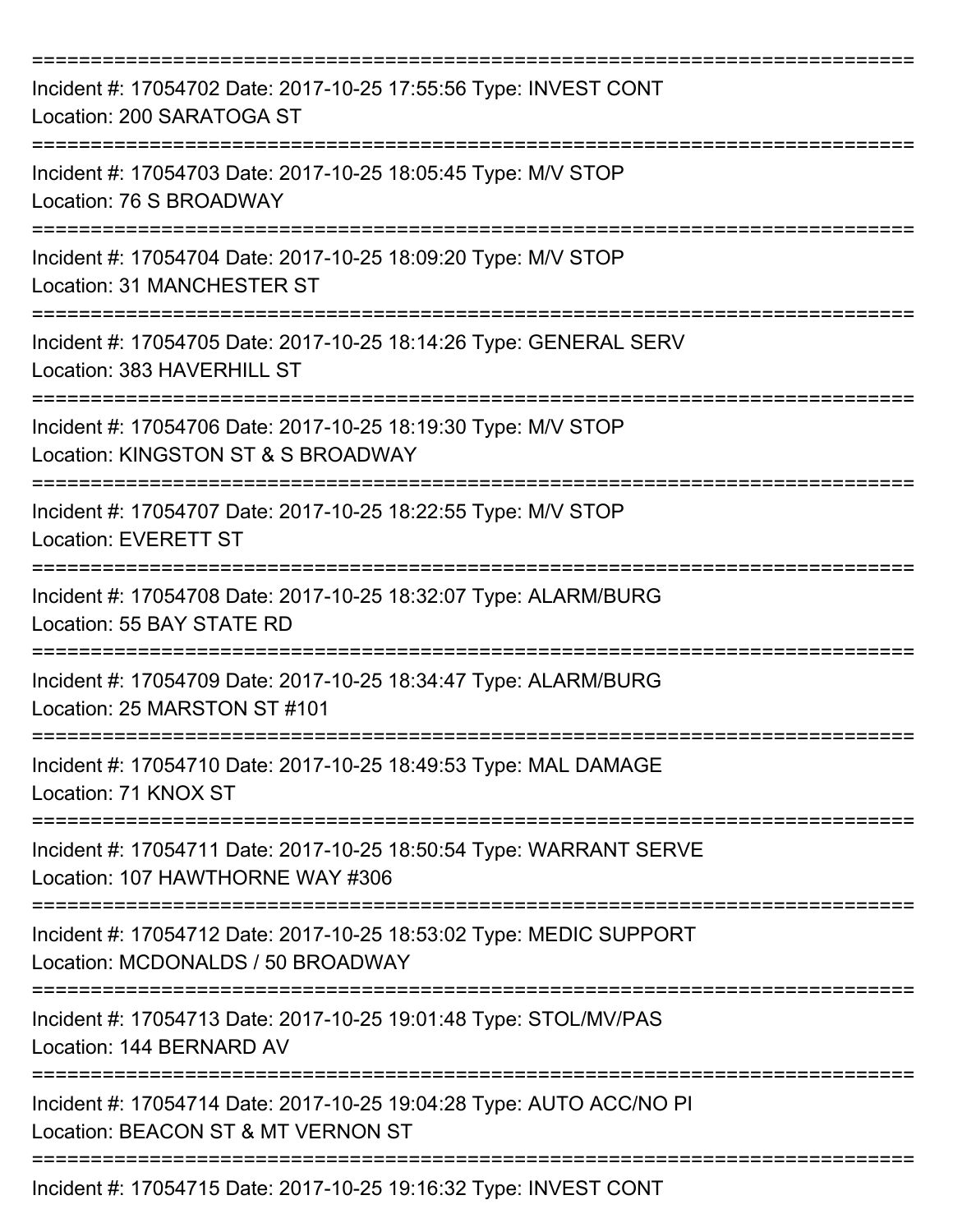| Incident #: 17054716 Date: 2017-10-25 19:22:39 Type: M/V STOP<br>Location: FRANKLIN ST & LOWELL ST                                |
|-----------------------------------------------------------------------------------------------------------------------------------|
| Incident #: 17054717 Date: 2017-10-25 19:23:53 Type: THREATS<br>Location: WALK IN WALK IN / 46 TEWKSBURY ST                       |
| Incident #: 17054718 Date: 2017-10-25 19:26:14 Type: ALARM/BURG<br>Location: 161 HIGH ST FL 2                                     |
| Incident #: 17054719 Date: 2017-10-25 19:35:47 Type: HIT & RUN M/V<br>Location: KINGSTON ST & S BROADWAY                          |
| Incident #: 17054720 Date: 2017-10-25 19:40:22 Type: M/V STOP<br><b>Location: EVERETT ST</b>                                      |
| Incident #: 17054721 Date: 2017-10-25 19:44:39 Type: M/V STOP<br>Location: BROADWAY & MANCHESTER ST                               |
| Incident #: 17054722 Date: 2017-10-25 19:45:54 Type: MAL DAMG PROG<br>Location: 934 ESSEX ST                                      |
| Incident #: 17054723 Date: 2017-10-25 19:48:53 Type: M/V STOP<br>Location: 370 BROADWAY                                           |
| Incident #: 17054724 Date: 2017-10-25 20:21:05 Type: DOMESTIC/PROG<br>Location: 35 FARLEY ST FL 1                                 |
| =====================<br>Incident #: 17054726 Date: 2017-10-25 20:23:44 Type: HIT & RUN M/V<br>Location: KINGSTON ST & S BROADWAY |
| Incident #: 17054725 Date: 2017-10-25 20:28:39 Type: SUICIDE ATTEMPT<br>Location: 34 WILMOT ST FL 2                               |
| Incident #: 17054727 Date: 2017-10-25 21:06:43 Type: MEDIC SUPPORT<br>Location: 7 WINTHROP AV                                     |
| Incident #: 17054728 Date: 2017-10-25 21:11:54 Type: UNWANTEDGUEST<br>Location: 170 S UNION ST                                    |
| =========================<br>Incident #: 17054729 Date: 2017-10-25 21:23:38 Type: WIRE DOWN<br><b>FADRUIAMATA DADIZED</b>         |